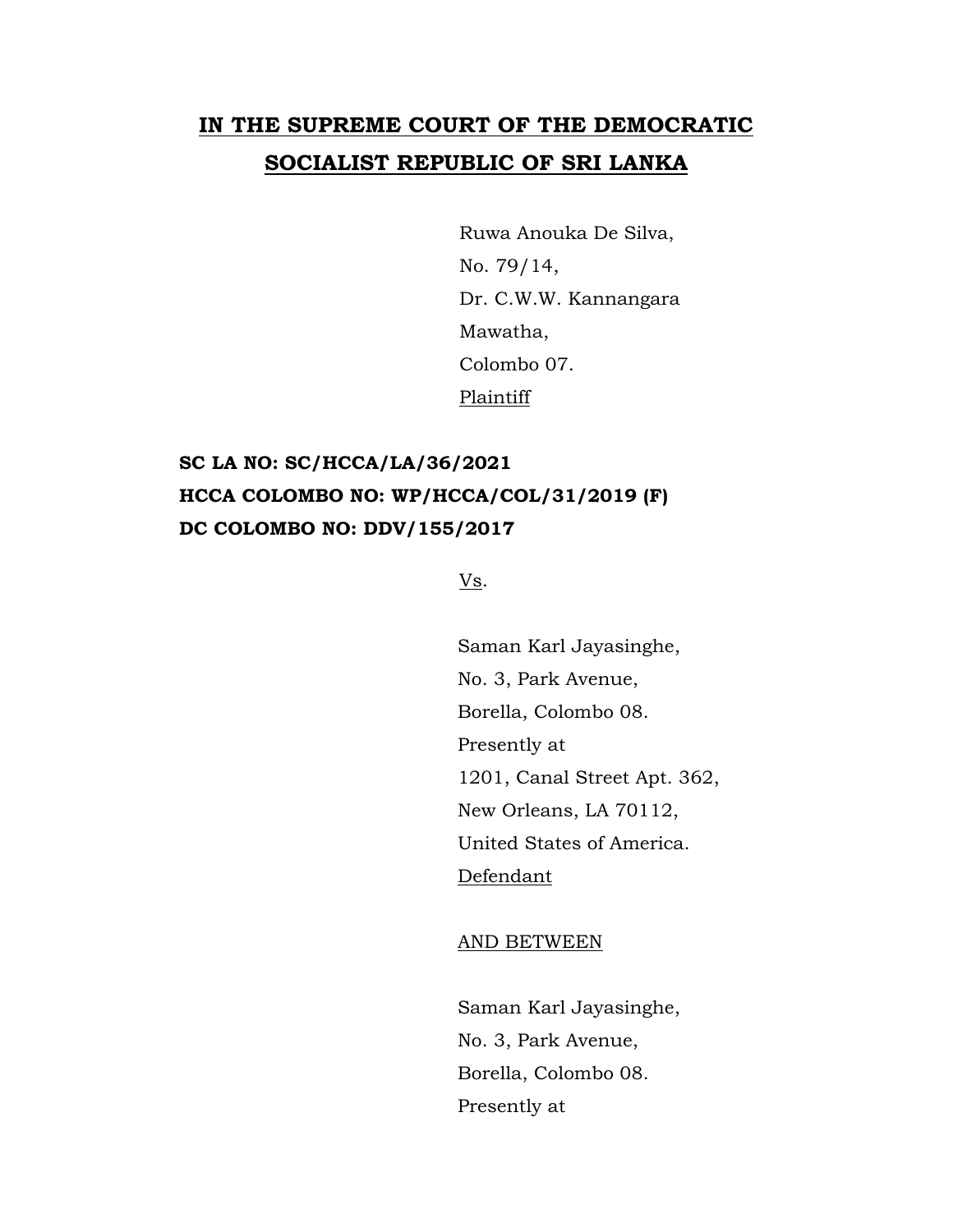1201, Canal Street Apt. 362, New Orleans, LA 70112, United States of America. Defendant-Petitioner

Vs.

Ruwa Anouka De Silva, No. 79/14, Dr. C.W.W. Kannangara Mawatha, Colombo 07. Plaintiff-Respondent

Registrar General, Registrar General's Department, No. 234/A3, Denzil Kobbekaduwa Mawatha, Battaramulla. Respondent

### AND BETWEEN

Saman Karl Jayasinghe, No. 3, Park Avenue, Borella, Colombo 08. Presently at 1201, Canal Street Apt. 362, New Orleans, LA 70112, United States of America. Defendant-Petitioner-Petitioner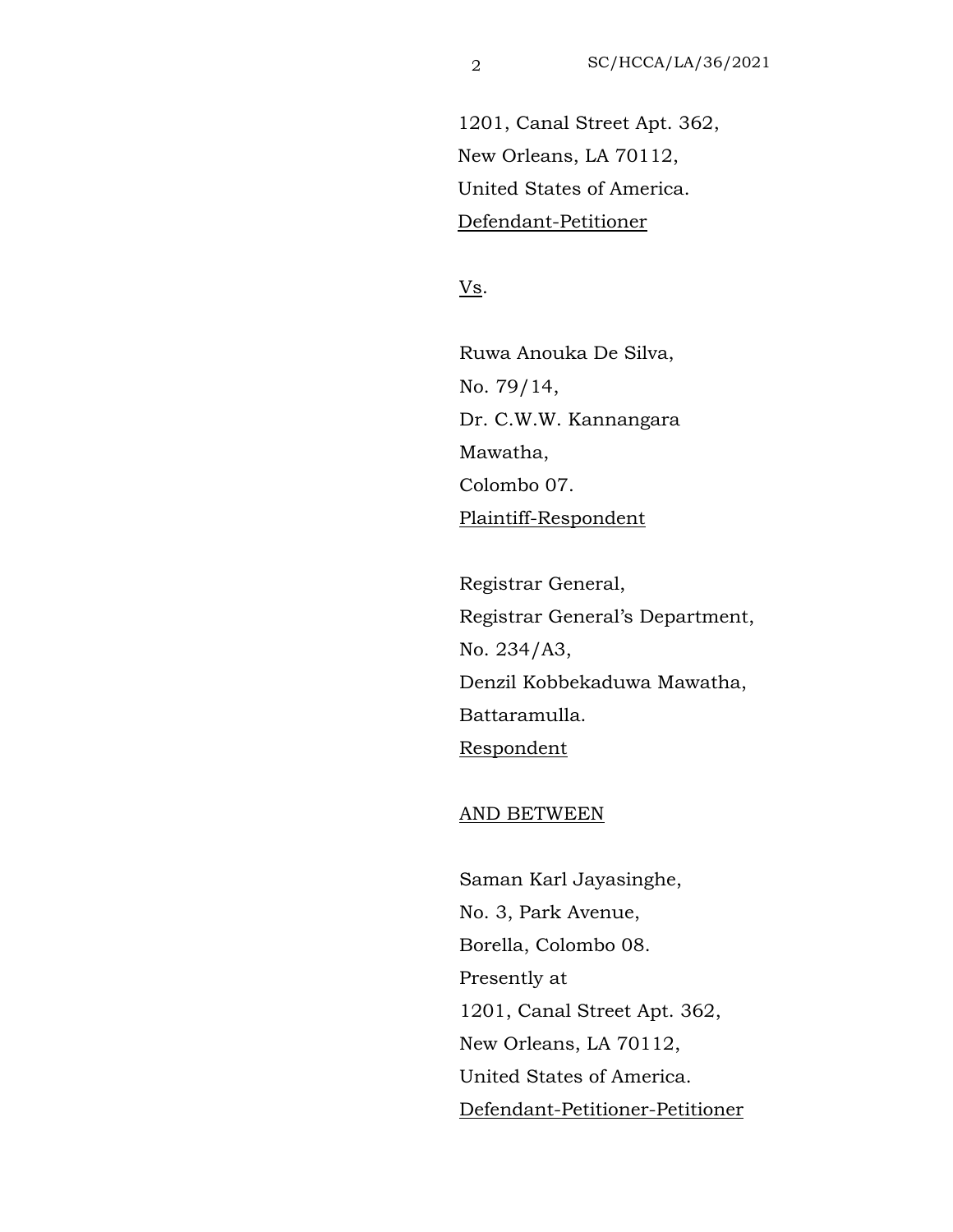## Vs.

Ruwa Anouka De Silva, No. 79/14, Dr. C.W.W. Kannangara Mawatha, Colombo 07. Plaintiff-Respondent-Respondent

#### AND NOW BETWEEN

Saman Karl Jayasinghe, No. 3, Park Avenue, Borella, Colombo 08. Presently at 1201, Canal Street Apt. 362, New Orleans, LA 70112, United States of America. Defendant-Petitioner-Appellant-Petitioner

### Vs.

Ruwa Anouka De Silva, No. 79/14, Dr. C.W.W. Kannangara Mawatha, Colombo 07. Plaintiff-Respondent-Respondent-Respondent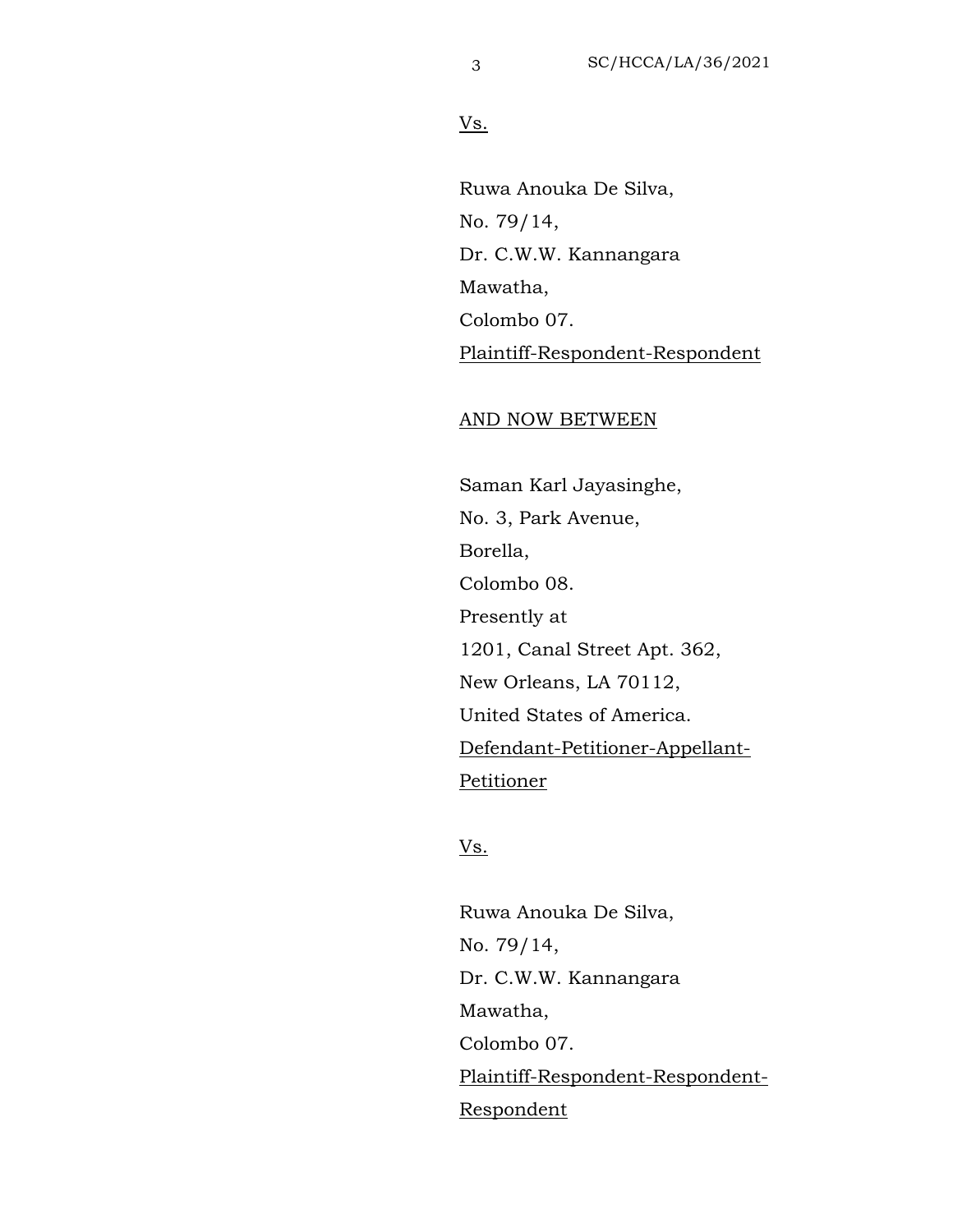Before: Buwaneka Aluwihare, P.C., J. Achala Wengappuli, J. Mahinda Samayawardhena, J.

Counsel: Anura Meddegoda, P.C., with Mihirini Perera and Nadeesha Kannangara for the Defendant-Petitioner-Appellant-Petitioner.

> Palitha Kumarasinghe, P.C., with Sugath Caldera, Niran Anketell, Vasanthakumar Niles and Chathurika Gunasekara for the Plaintiff-Respondent-Respondent-Respondent.

Argued on : 06.08.2021

Written submissions:

by the Defendant-Petitioner-Appellant-Petitioner on 13.08.2021.

by the Plaintiff-Respondent-Respondent-Respondent on 11.08.2021.

Decided on: 15.10.2021

### Mahinda Samayawardhena, J.

The respondent wife instituted this action against the petitioner husband in the District Court seeking a divorce, the custody of their child and financial support. Summons was reportedly served on the petitioner through the Ministry of Justice as he is resident in the United States of America. The case was taken up for *ex parte* trial and judgment entered for the respondent. The decree *nisi* was reportedly served on the petitioner and the decree absolute entered. The petitioner made an application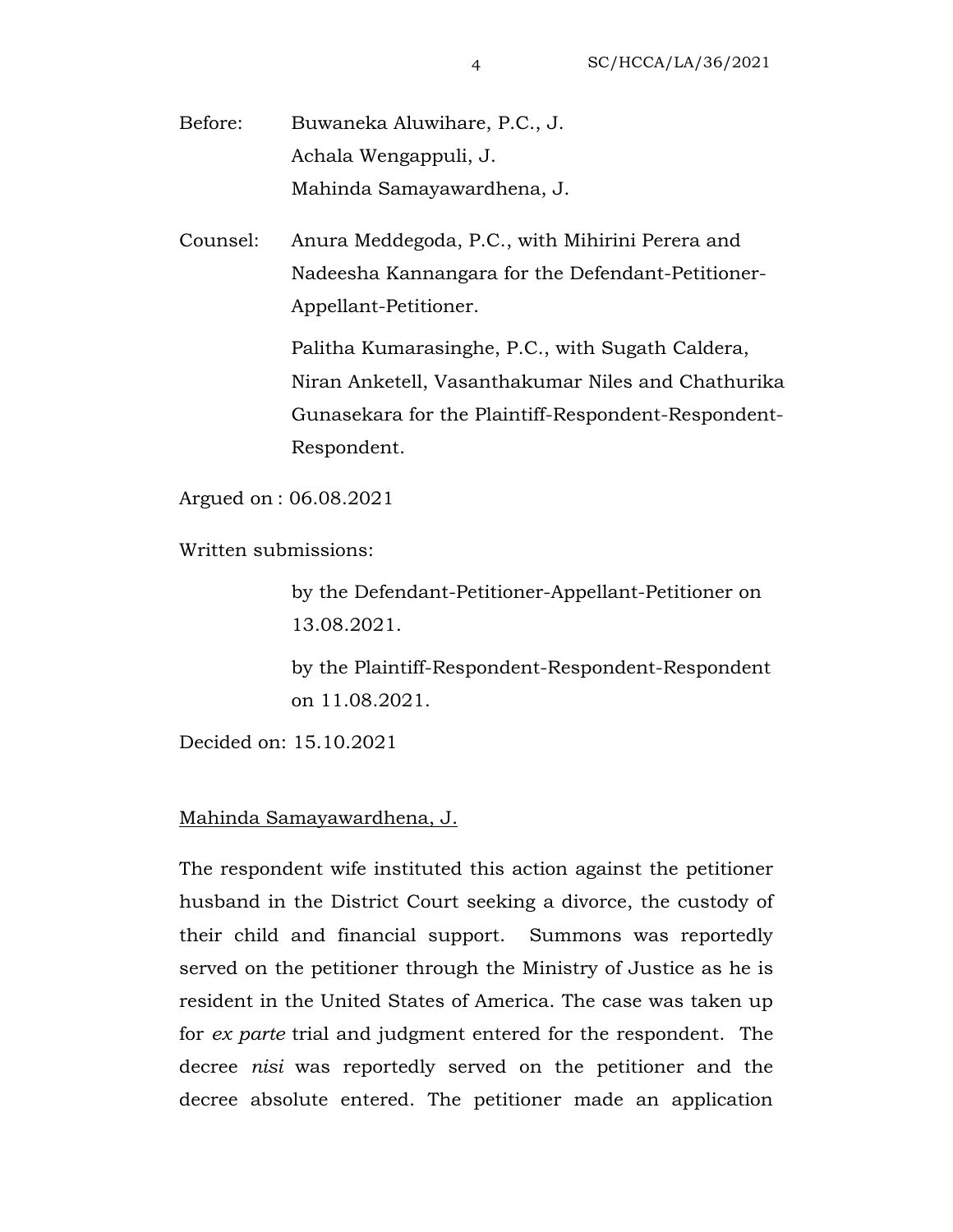under section 86(2) of the Civil Procedure Code to vacate the *ex parte* judgment on the basis that neither summons nor decree *nisi* was served on him. After inquiry the District Court refused the application of the petitioner. On appeal the High Court affirmed it by judgment dated 25.11.2020. The petitioner filed this leave to appeal application on 07.01.2021 against the judgment of the High Court. By motion dated 07.01.2021, the Attorney-at-Law for the petitioner suggested 08.03.2021, 29.03.2021 and 31.03.2021 to list the application for support for leave and further moved court to issue notice on the respondent.

However in the said motion the Attorney-at-Law for the petitioner stated as follows:

*I tender herewith the original petition, affidavit (scanned copy) and document annexed thereto marked B and the signed proxy (scanned copy) in proof of my appointment as registered Attorney-at-Law for the petitioner-petitionerappellant-petitioner abovenamed and 5 copies of the above together with notices and stamped envelops and respectfully move that the same be accepted and filed of record.*

*I respectfully move that Your Lordships Court be pleased to grant permission to tender the original affidavit, proxy, documents marked A and B to be filed of record as soon as it is practicable to do so.*

In this motion the Attorney-at-Law for the petitioner admits the petitioner did not tender:

(a) the original proxy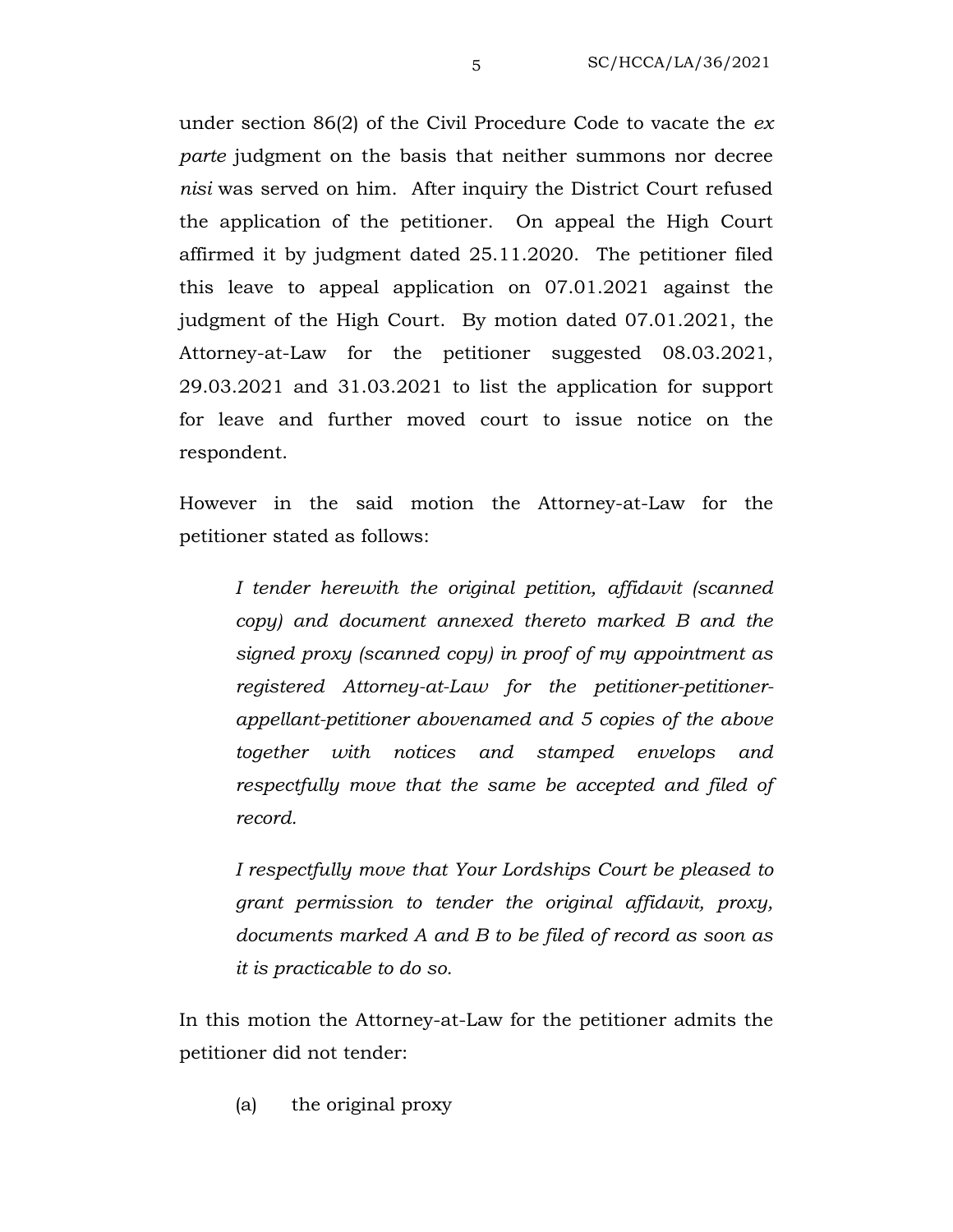- (b) the original affidavit in support of the petition
- (c) the document purportedly marked A, which is the appeal brief, and
- (d) a certified copy of the document marked B, which is the judgment appealed from.

Having admitted that the application is incomplete, can the petitioner sensibly move court to fix the matter for support for leave to appeal? How can the petitioner support for leave without the appeal brief when he seeks leave to appeal on the basis that he was not served with summons and decree *nisi*, which is a mixed question of fact and law if not a pure question of fact. There cannot be any dispute that the appeal brief purportedly marked A in the petition is a material document to support this application.

Rule 2 of the Supreme Court Rules 1990 *inter alia* states:

*Every application for special leave to appeal to the Supreme Court shall be made by a petition in that behalf lodged at the Registry together with affidavits and documents in support thereof as prescribed by Rule 6, and a certified copy or uncertified copy of the judgment or order in respect of which leave to appeal is sought.* 

What are the affidavits and documents prescribed by Rule 6?

*Where any such application contains allegations of fact which cannot be verified by reference to the judgment or order of the Court of Appeal in respect of which special leave to appeal is sought, the petitioner shall annex in support of such allegations an affidavit or other relevant*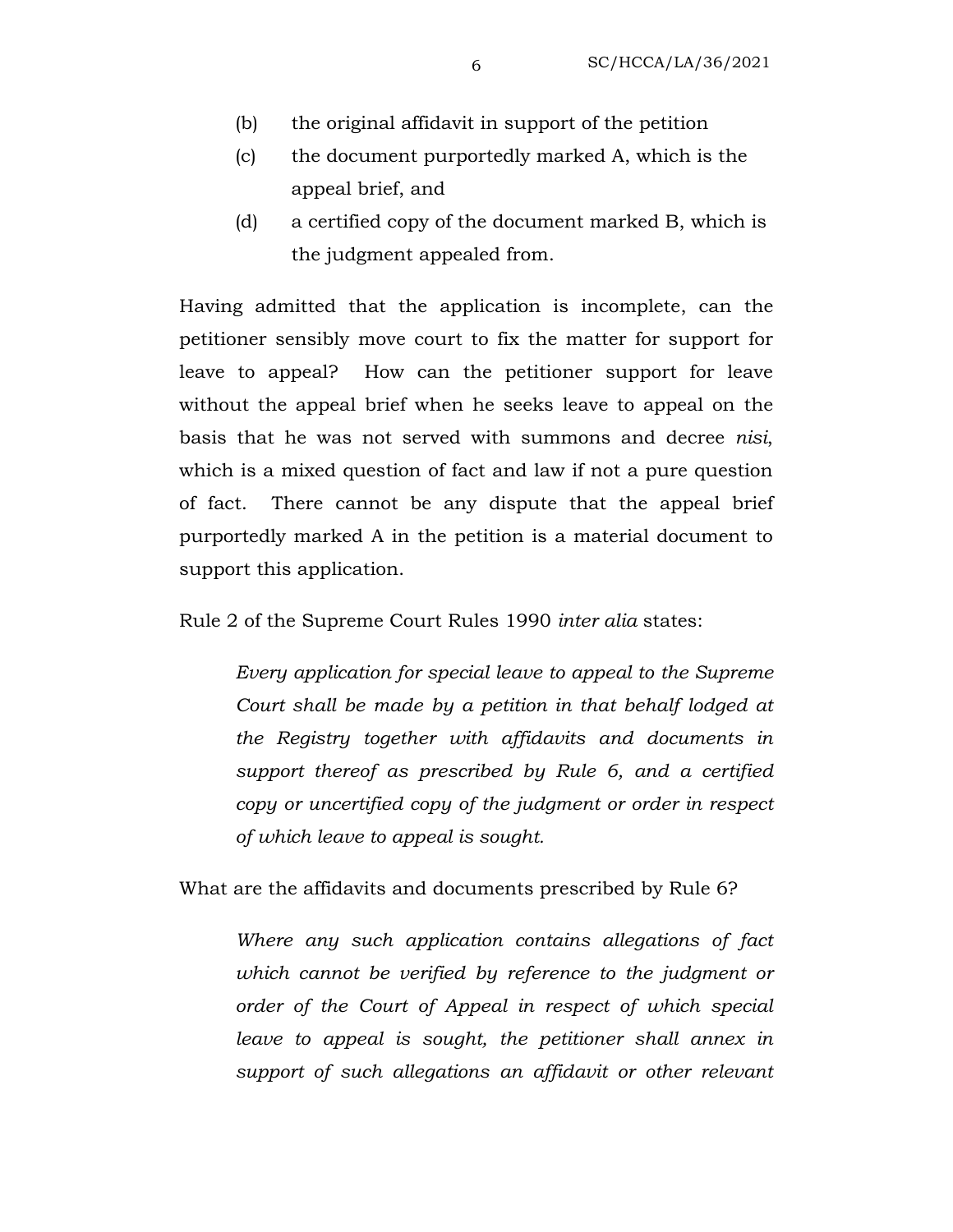*document (including any relevant portion of the record of the Court of Appeal or of the original court or tribunal).* 

There was no valid affidavit nor a copy of the District Court or High Court case record when the petitioner lodged the application for leave to appeal at the Registry of the Supreme Court.

Rule 8(1) states:

*Upon an application for special leave to appeal being lodged in the Registry of the Supreme Court, the Registrar shall forthwith give notice by registered post of such application to each of the respondents in the manner hereinafter set out. There shall be attached to the notice a copy of the petition, a copy of the judgment against which the application for special leave to appeal is preferred and copies of affidavits and annexures filed therewith.* 

It is not a bare notice that shall be served on the respondent but notice with a copy of the petition, and affidavits and annexures filed therewith.

The proper service of notice on the respondent through the Registrar of the Supreme Court is the duty of the petitioner. Once notice is issued by the Registrar, the duty is cast upon the petitioner by Rule 8(5) to attend at the Registry to verify whether notice has been returned undelivered and if so to take further steps to serve notice on the respondent.

As the original proxy, affidavit and annexures were undertaken to be produced as soon as it was practicable to do so, and since without those documents there was no point in issuing bare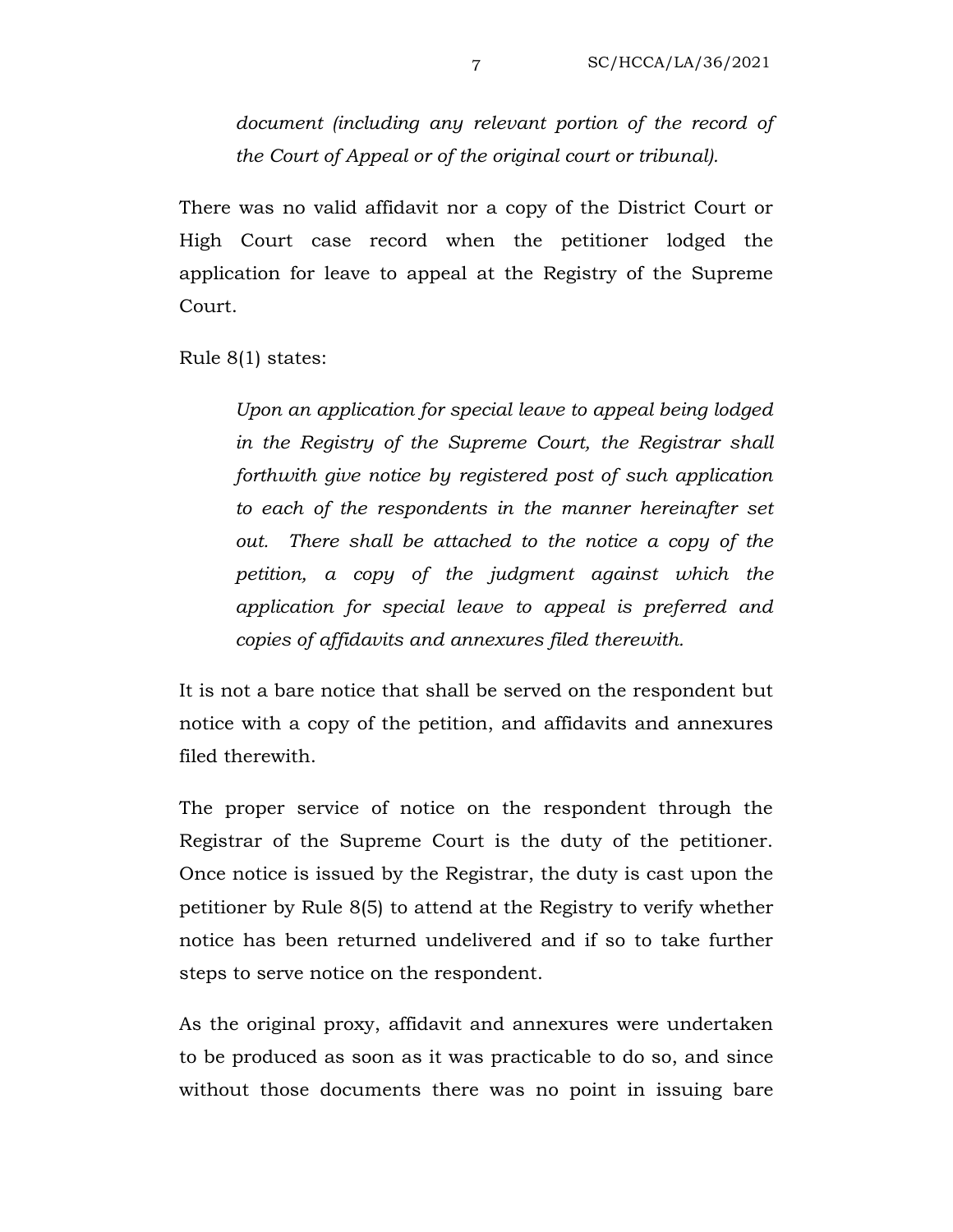notice on the respondent and fixing the application for support, the Judge made order in chambers on 05.02.2021 directing the petitioner to tender all marked documents and the memorandum and thereafter move for support.

Although the judgment of the High Court was delivered on 25.11.2020, the application for leave to appeal was filed on 07.01.2021, and this court on 05.02.2021 made order to tender all marked documents and then move to support for leave, the petitioner did not tender (a) the original proxy, (b) the original affidavit, (c) appeal brief purportedly marked A, (d) a certified copy the High Court judgment marked B and (e) complete notice to be served on the respondent. The matter was left in abeyance.

It is against this background that the respondent filed a motion dated 28.07.2021 with notice to the petitioner seeking to dismiss the petitioner's application for leave to appeal *in limine* on the basis that the petitioner who is resident in the United States of America is intentionally refusing to take steps to prosecute the leave to appeal application in order to delay the finality of the matrimonial action.

This motion was supported in open court by learned President's Counsel for the respondent and learned President's Counsel for the petitioner made reply submissions.

According to paragraph 34 of the petition, the reason for the inability to file documents with the petition was the COVID-19 pandemic, imposition of quarantine curfew and lockdown in the Keselwatta police area.

Rule 2 permits the petitioner to tender documents later, but he must show his *bona fides* and satisfy the court that he exercised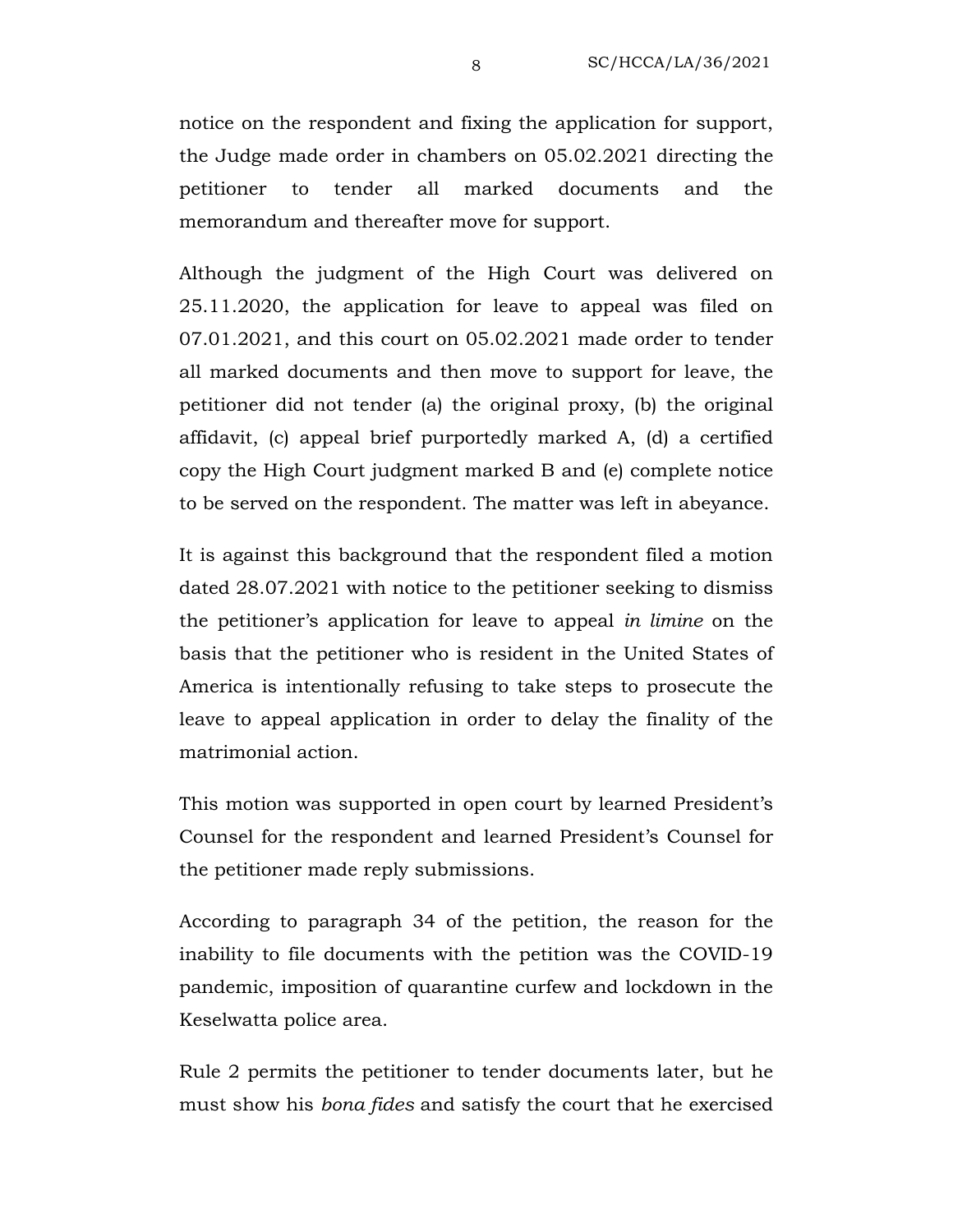due diligence to secure the documents and any failure was beyond his control.

*If the court is satisfied that the petitioner had exercised due diligence in attempting to obtain such affidavit, document, judgment or order, and that the failure to tender the same was due to circumstances beyond his control, but not otherwise, he shall be deemed to have complied with the provisions of this Rule.*

Was there quarantine curfew and lockdown from 25.11.2020 (the date of the High Court judgment) until 07.01.2021 (the date the petition was filed) preventing the petitioner from obtaining a certified copy of the appeal brief? Is there any proof that the petitioner at least applied for a certified copy of the appeal brief? Has the petitioner explained why he could not tender the original proxy and the original affidavit along with the petition? The answers are in the negative.

Let us assume the COVID-19 pandemic, imposition of quarantine curfew and lockdown in the Keselwatta police area prevented the petitioner from obtaining marked documents at the time of filing the application. Was there due diligence on the part of the petitioner to obtain those documents after the filing of this application on 07.01.2021?

When this motion was supported seeking dismissal of the petitioner's application nearly seven months after the filing of the application for leave to appeal, the petitioner had still not tendered the original proxy, original affidavit, memorandum and marked documents which he undertook to produce as soon as possible. The High Court and this court were not closed for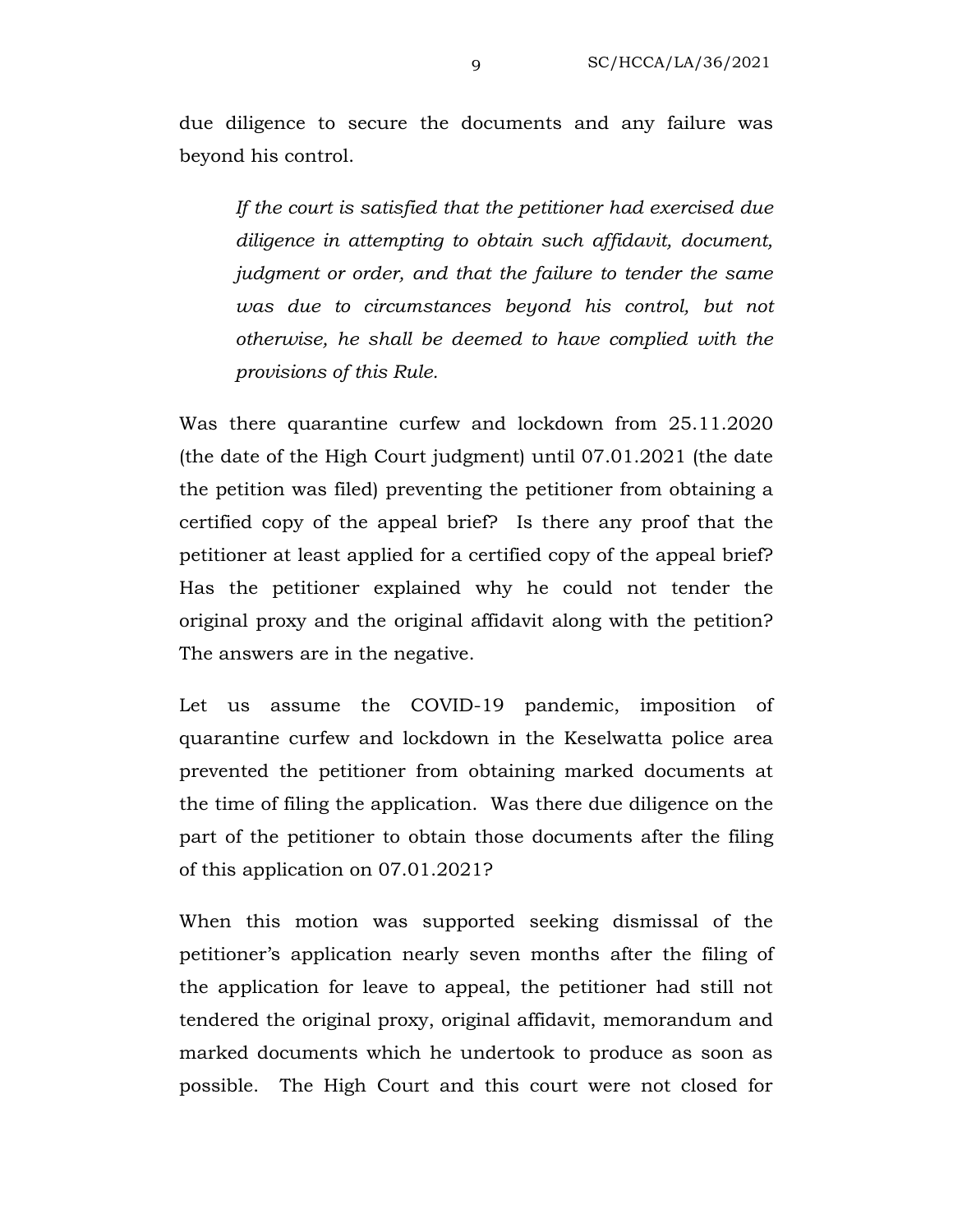seven months. There was no quarantine curfew or lockdown for seven months. This is not the only leave to appeal application filed during this period. The contumacious conduct of the petitioner is conspicuous.

This court has in an array of decisions<sup>1</sup> repeatedly emphasised the importance of due compliance with the Supreme Court Rules and the consequences of non-compliance. Non-compliance with the Supreme Court Rules results in dismissal of the application *in limine* without going into the merits.

I acknowledge that cases should not be thrown away on technicalities without going into the merits unless they go to the root of the matter. Such an attitude will erode the confidence placed in the justice system by those who come to court seeking redress. But this is not a mere technicality.

I am also sensitive to the fact that the Rules setting out procedure have been made to facilitate the due administration of justice and not to thwart it. For the effective and efficient administration of justice, both substantive law and procedural law must co-exist. Substantive law aims at the ends which the administration of justice seeks to achieve while procedural law aims at the means by which those ends can be achieved. Without procedural law in place, substantive law will be illusory.

No acceptable reason has been adduced by the petitioner to satisfy the court that he exercised due diligence in attempting to

<sup>1</sup> Tissa Attanayake v. Commissioner General of Elections [2011] 1 Sri LR 220, Sudath Rohana v. Mohomad Zeena [2011] 2 Sri LR 134, Rohitha Peiris v. Doreen Peiris [2015] BLR 101, Nestle Lanka PLC v. Bodiyawatte (SC/HC/LA/54/2018 – SC Minutes of 30.09.2020), Aaron Senerath v. The Manager, Moray Estate, Maskeliya (SC/SPL/LA/231/2015 – SC Minutes of 19.01.2017), Colombo Business School Limited v. Sri Lanka Tea Board (SC/HC/LA/69/2018 – SC Minutes of 25.01.2021)